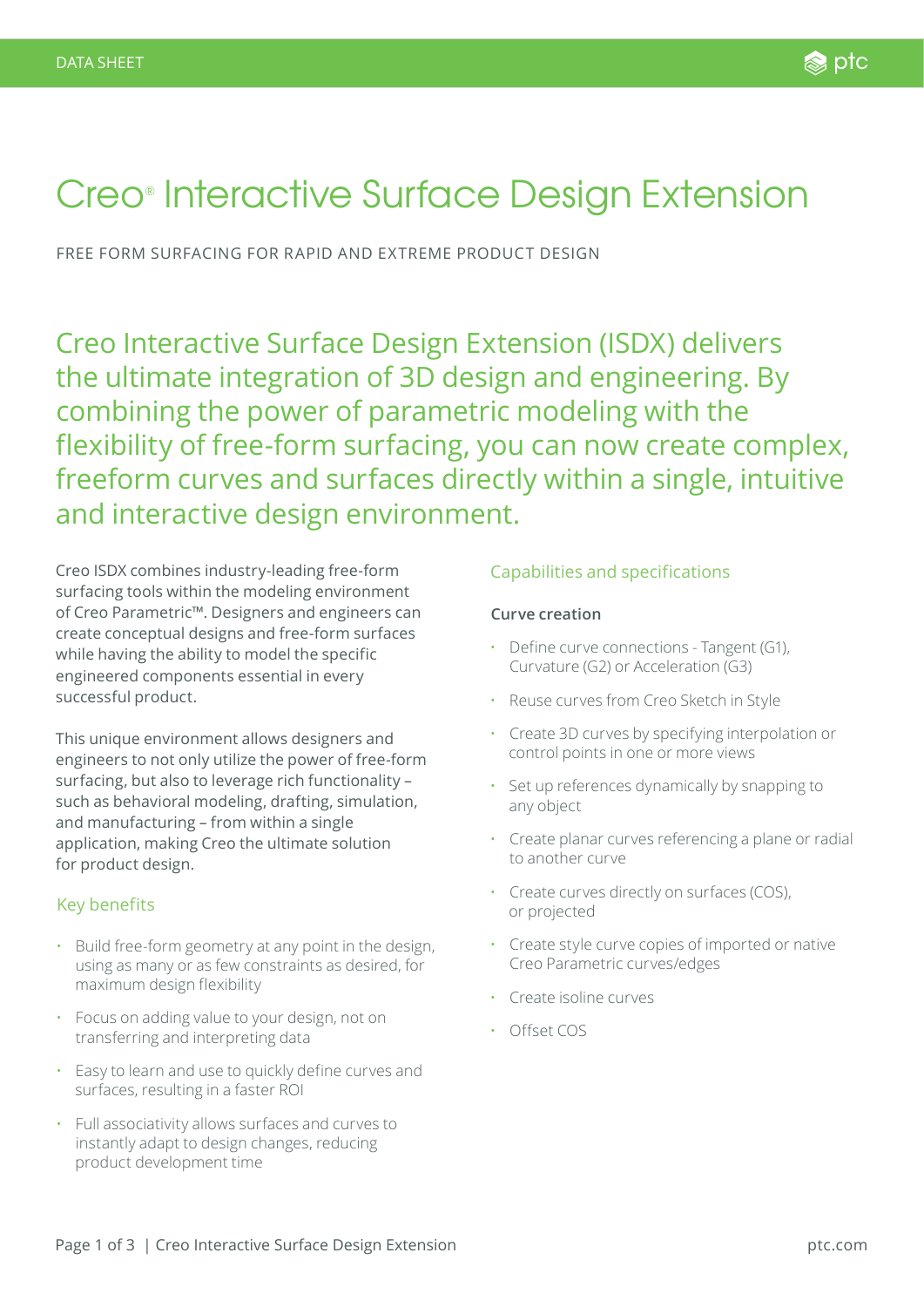

Creo ISDX is a highly intuitive and flexible free-form surfacing tool that allows you to develop compelling design variations quickly.

### **Curve edit**

- Full control over the degree of the curve
- Move control points dynamically or numerically
- Edit multiple curves simultaneously
- View original curve while editing
- Interactively delete or change references to any object
- Modify tangent constraints dynamically or numerically
- Connect curves and surfaces with positional, tangent, draft and curvature continuity
- Add interpolation or control points interactively
- Delete individual points or curve segments
- Combine and split curves
- View dynamic curve and surface analysis
- Change curve types between Free, Planar or COS

ks ptc

- Unlink curves and individual points from references
- Accurately adjust and fine-tune curves
- Partially constrain curves



With the ability to create free-form surfaces and to optimize curvature, you have the tools to design great looking products.

### **Surface creation**

- Make automatic surface connection and easily modify the connection type – Tangent (G1), Curvature (G2) or Acceleration (G3)
- Create surfaces faster and easier with support for n-sided surfaces and re-parameterization of surfaces
- Degree of surface defined by degree of curves
- Regenerate surfaces in real-time
- Make automatic surface connections
- Reshape surfaces by editing the defining curves
- Add or remove multiple internal curves
- Replace boundary curves/edges to redefine surface shape
- Change surface types between boundary, loft, and blend while maintaining all references
- Trim surfaces